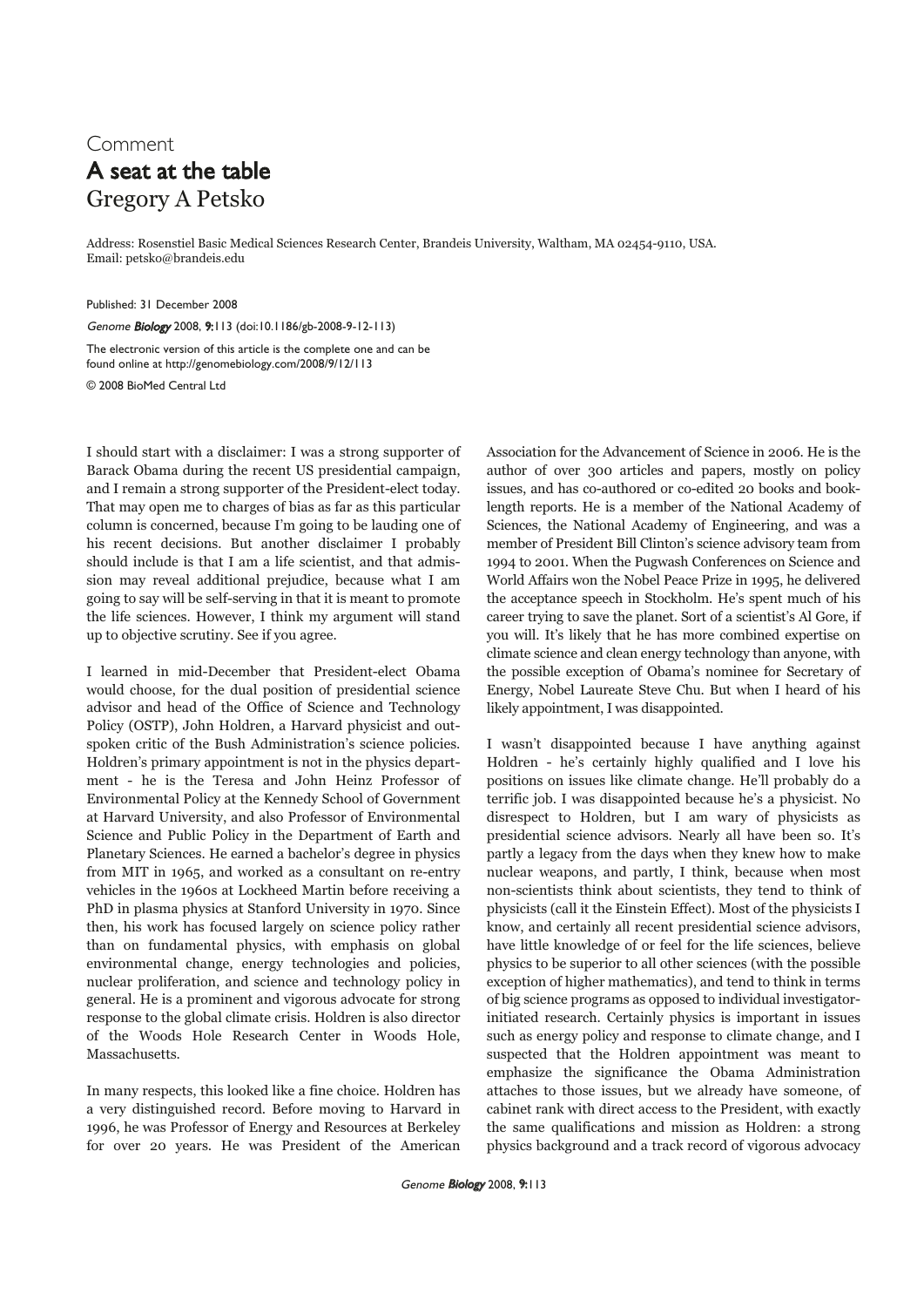

The rapidly aging world. (a) The world today, showing in blue areas where greater than 20% of the population is over the age of 65. (b) The world in 2050, showing the huge increase in areas where the population will be over 65 years old.

for alternative energy. I refer to the aforementioned Steve Chu, the nominee for Energy Secretary. I didn't understand why we needed to duplicate that expertise and focus, when the Presidential Science Advisor seemed to me the best opportunity to bring someone knowledgeable about the life sciences into the President's inner circle. And if we ever needed people in government to listen to the voices of the life scientists, we need them now.

I believe it's essential that there be people in Washington who can explain to President Obama, for example, the science that must be done to combat a coming global crisis that is comparable in its effects to the climate crisis: the rapidly aging population. Figure 1 shows what I mean. On these maps I have colored in blue every country in which more than 20% of the population is over 65 years of age. The map on the left is the world we live in. The map on the right, where virtually every country is blue, is the world our children will live in. In most of the developed world, by 2050 at least a quarter of the people will be older than 65, and in some countries that figure will exceed 40%. In the US alone, there are more than 10 million people over the age of 80 today; by 2050 there will be more than 30 million, and half of them will have some degree of dementia. Another 3 million, at least, will have Parkinson's disease. Millions more will suffer from stroke. The incidence of all three of these disorders rises exponentially after age 65. The total cost of age-related neurological diseases in the US is currently more than \$300 billion a year. In 40 years the annual cost will exceed a trillion dollars. Yet the federal expenditure on AIDS research in 2008 is more than four times the federal expenditure on Alzheimer's disease research, despite the fact that there are ten times more new Alzheimer's cases per year than there are AIDS cases. (This is not meant to imply that we're spending too much on AIDS research; my point is that

we're not spending nearly enough on research into age-related neurological diseases.) Heart disease and cancer rates, too, are likely to increase in coming years, because the vast majority of new cases of both occur in people over age 65.

Aging of the population is a time-bomb that is ticking in most of the world - an impending medical crisis of magnitude similar to global warming. Health care reform, as important as it is, will not solve this problem. Alternative energy, as important as it is, will not solve it. The only thing that will is biomedical research, both basic and applied.

I'm emphasizing the coming biomedical crisis because it is the nature of people, and politicians, to focus on crises, but there are many other reasons why the life sciences deserve a seat at the table of power. The post-genomic revolution in our understanding of biology has the power to transform all of our lives. One of the answers to the climate crisis, and to the problem of energy independence, is biofuels. Another answer, which could wean us away from petroleum-based plastics, is biomaterials. Basic biomedical research is essential to arm our pharmaceutical and biotechnology companies for the fight against weapons of biological warfare, as well as the increasing threat from emerging infectious diseases. The life sciences have central roles to play in addressing the collapse of the environment, the disappearance of species, and our efforts to combat developmental disorders, to name but a few areas of importance. But when I started to write this column, I was afraid that there would be no advocate for biomedical research at that table where policy makers sit down to decide the nation's priorities.

Then something (well, actually, someone) told me to wait until after the President-elect's next radio address. I just finished listening to it, and I urge you to read the transcript